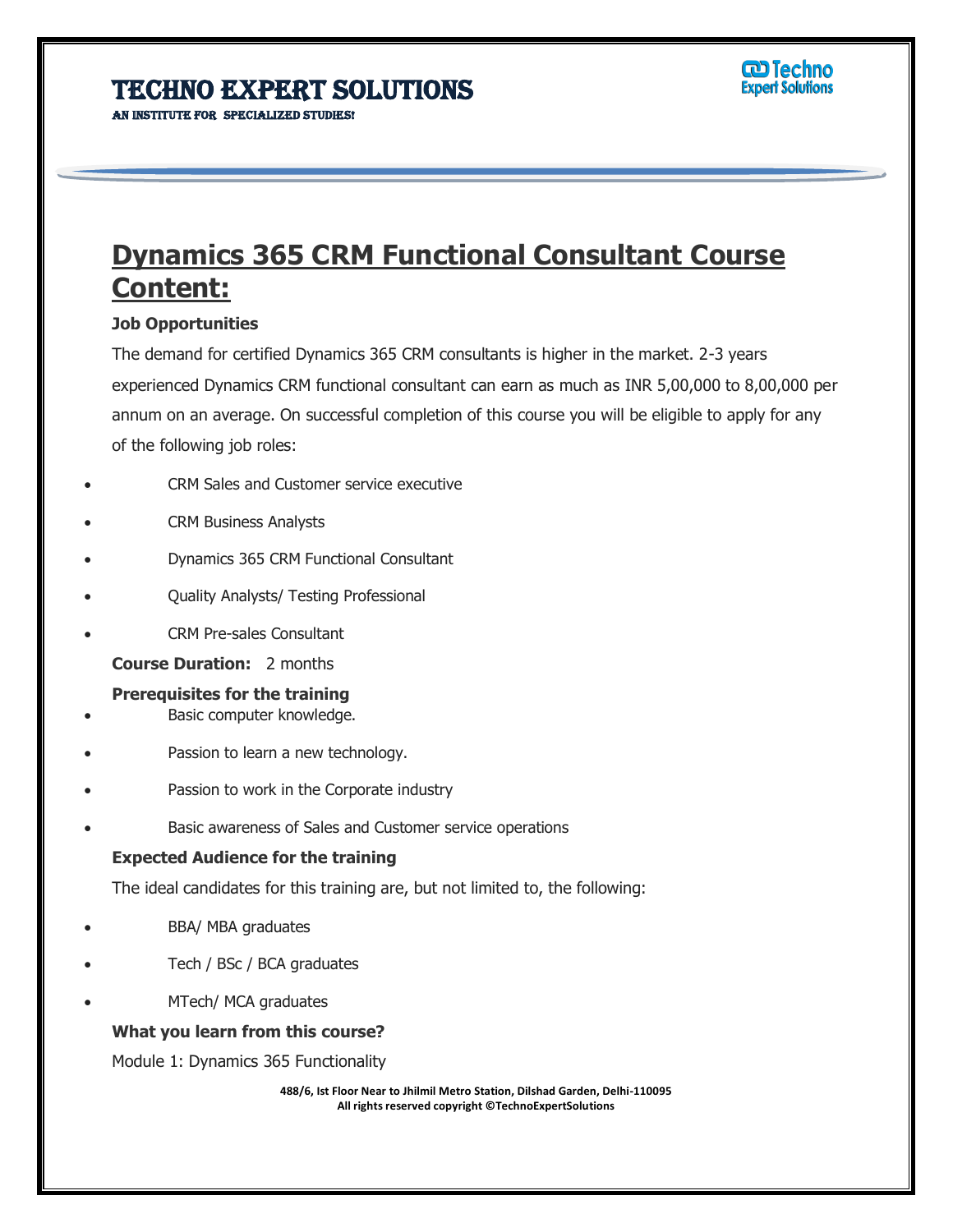AN INSTITUTE FOR SPECIALIZED STUDIES!

**W** Techno<br>Expert Solutions

Module 2: Configuring Dynamics 365 CRM

Module 3: Customizing Dynamics 365 CRM using Code

Module 4: Interview skills training



### **Detailed Course Content**

### **Introduction to Microsoft Dynamics 365 CRM**

Dynamics product Stack | History of Microsoft Dynamics CRM | Editions in Microsoft Dynamics CRM | Deployment types & Licensing Options | Comparison with other CRM's in the Market XRM Framework | Out of Box Features (OOB Concepts)

Ï

Sales Module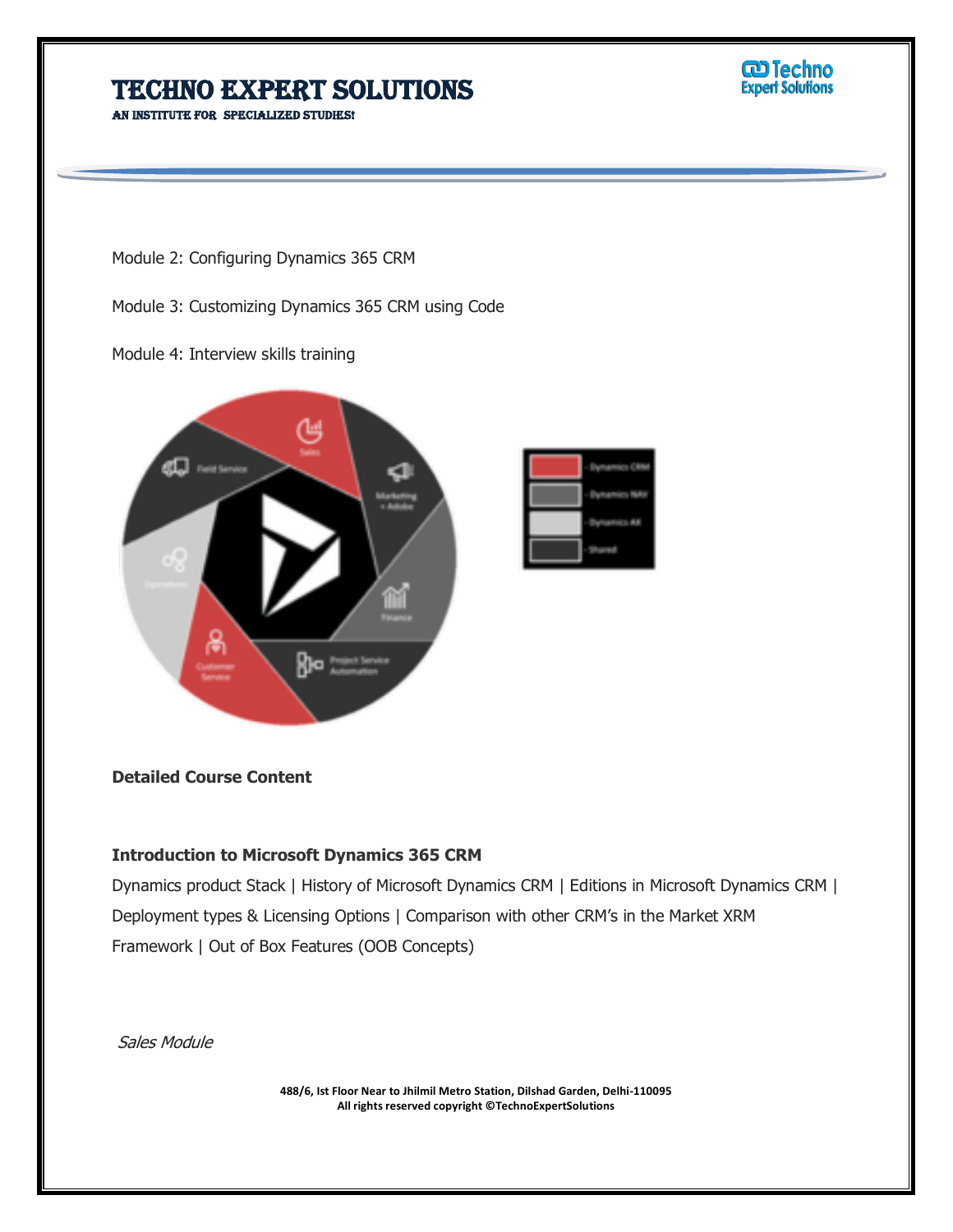AN INSTITUTE FOR SPECIALIZED STUDE



Lead Management | Opportunity Management | Product Management | Quotes, Orders and Invoices | Goal Management

Ï

Marketing Module Marketing Lists | Campaigns | Sales Literature | Quick Campaigns

Service Module Services | Service Calendar | Case Management | Knowledge Base | Contracts

**Working with Dashboards Working with Reports**

### **Module 2: Configuring Dynamics 365 CRM**

#### Administration & Security

Creating and managing Business Units, Users and Teams | Privileges, Access Levels and Security Roles | Positions & Hierarchies | Creating and managing Security Roles | Auto Numbering, Languages | System Settings | Auditing

#### Business Management

Sites, Sales Territories, Facilities and Resource Groups | Working with Multi-Currency | System Queues and Custom Queues | Services and Business Closures | Fiscal Year Settings | Subjects | **Connections** 

### Data Management

Duplication Detection Settings, Rules and Jobs | Bulk Record Deletion | Data Maps and Imports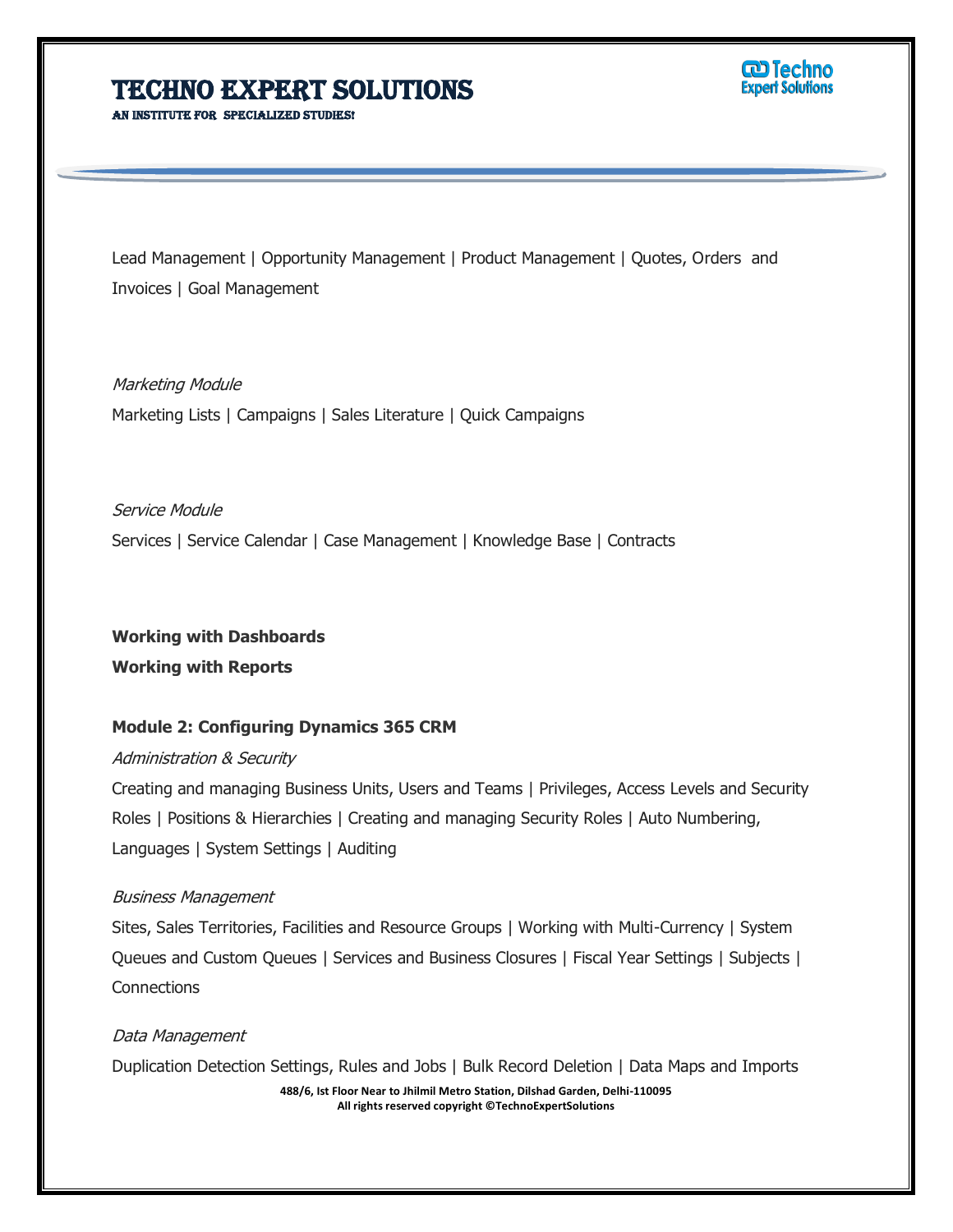AN INSTITUTE FOR SPECIALIZED STUDIES!

### **ට Techno Expert Solutions**

### Product Catalog

Understanding the Product Catalog | Unit Groups | Adding Products | Creating Price Lists | Creating Discount Lists

Ï

### **Module 3: Customizing Dynamics 365 CRM using Code**

### Dynamics 365 CRM Entity Model

Customization Concepts – Entity Types and Attributes | Filtered Views | Creating Custom Entities and Attributes | Entity Customization | Form Customizations |UI Customization Capabilities | Form Customization – Working with Tabs, Sections, Fields and Iframes | Introduction to Application Event Programming | Using Form and Field Events | Mobile Forms

### **Relationships, Views and Advanced Views**

Types of Relationships | Relationship Behaviors | Creating Entity Relationships | Entity Mapping

### **Views and Advanced Views**

Public, Personal and System Views | View Customizations – Common Tasks | Advanced Views Customizations

### **Report Wizard, Exporting Reports**

### **Working with Dashboards**

### **Processes (Workflows & Dialogs)**

Overview of Workflow | Creating Workflows steps through Workflow Designer | Overview of Dialogs | Creating Dialog Pages, Prompt and Response | Working with Input Parameters in Dialogs.